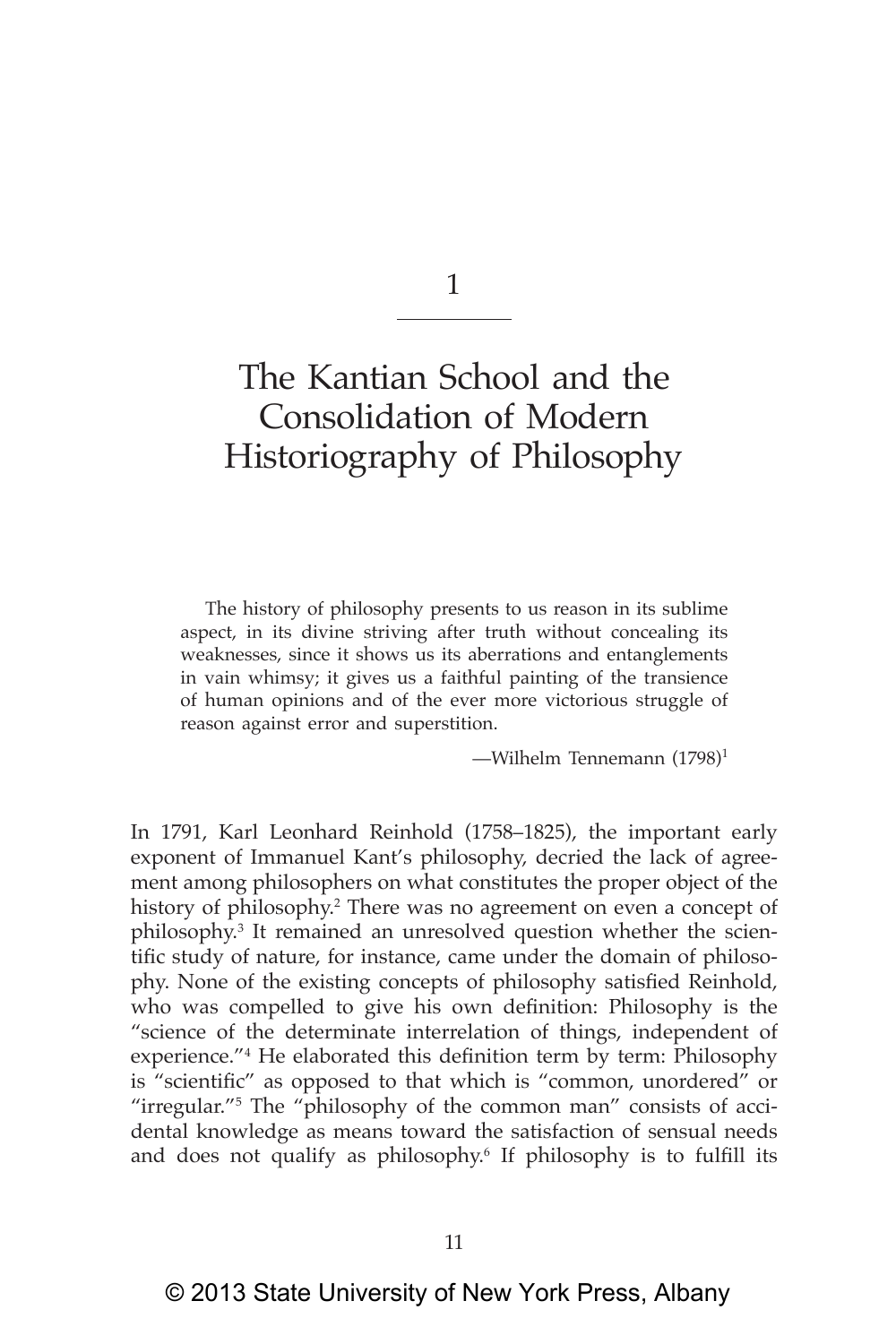intended purpose, it should satisfy the need of consciousness only, the need of reason itself. Philosophy is the science of the "determinate" or "necessary," as opposed to the accidental, interrelation of things.<sup>7</sup> Things accidentally related to each other come under the domain of history and not philosophy.8 Philosophy is "independent of experience" since the forms by which reason arrives at the interrelation of things are determined by the nature of human consciousness, the human faculty of representation, which does not originate in experience, but rather makes experience possible.<sup>9</sup>

Due to a "completely indeterminate" concept of philosophy, the idea of the history of philosophy has been equally indeterminate. This is the reason why one commonly confused the "actual" history of philosophy with intellectual history (the history of the sciences in particular) and with the "lives and opinions" of the philosophers. Reinhold also drew a distinction between the history of philosophy and the special histories of particular subfields of philosophy; such as metaphysics, which was often confused with philosophy in general.<sup>10</sup> Reinhold considered the history of philosophy as separate and distinct also from the history of the literature of philosophy.11 This traditional confusion of genres gave him cause to strictly define the history of philosophy as "the portrayed quintessence of the changes that the science of the necessary interrelation of things has undergone from its [first] emergence to our times."<sup>12</sup>

Reinhold also wanted to exclude from the history of philosophy biographical details of the philosophers, excerpts of their writings, and reports by others of their contents. He wanted to exclude even historical information derived from the philosophers' own writings.<sup>13</sup> However, he did concede—but only barely—that in the special cases in which the psychological or moral character of a man, or certain circumstances of his life, had a decisive impact on his philosophical system—indeed, if his philosophical system was a peculiar one; that in these rare cases, the history of philosophy may take such historical data (e.g., biographical details) into consideration.<sup>14</sup> However, even the most accurate historical information could supply at best "nothing more than materials for the history of philosophy and not this history itself."<sup>15</sup> Notwithstanding rare exceptions, recounting the life circumstances of a philosopher would be a "useless waste of time" in the lecture hall and, Reinhold added, would even excuse the lecturer as well as the students from thinking.16

In this chapter I argue that, in distinguishing between what the history of philosophy had been previously and what it ought to be, Reinhold was calling for reform in this field of knowledge. He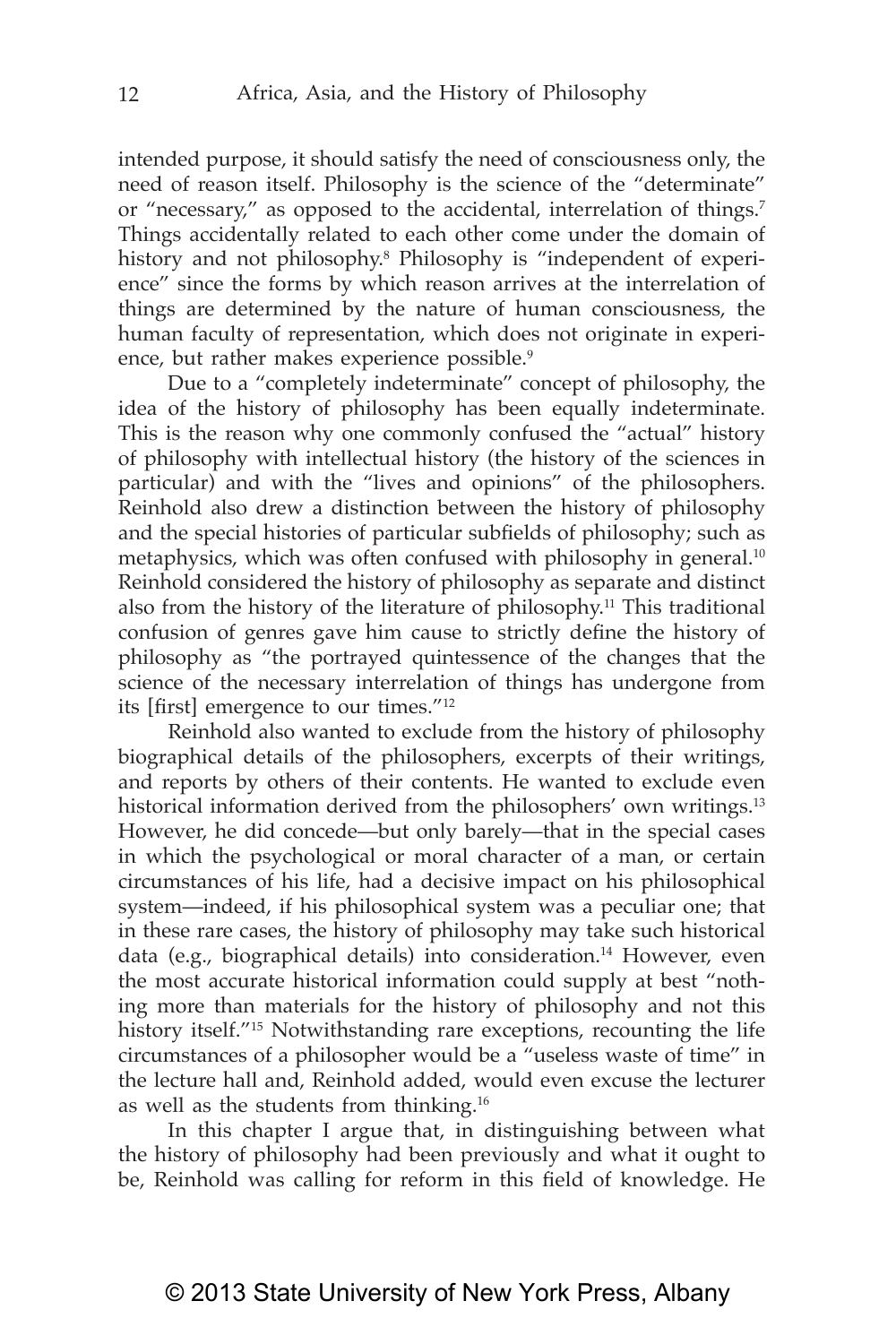inaugurated a movement in the writing of history of philosophy that would span the rest of the decade and spill into the nineteenth century. As never before, German university philosophers would explicitly discuss the concept, content, form, purpose, method, scope, types, and value of the history of philosophy. Greater space was allotted to the discussion of these themes in the introductions and prefaces to a growing number of student handbooks on the history of philosophy as well as full-scale works on the same. These appeared alongside a dozen separate theoretical treatises on history of philosophy in this period.<sup>17</sup> That issues relating to the history of philosophy drew more attention in the 1790s than at any other time in the eighteenth century was due partly to the radical changes in the political and social order of Europe then occurring and philosophical reflection in Germany (as elsewhere) on the meaning of these changes for the history and destiny of humanity. During these years, Kant posed the question, "Whether the human race is constantly progressing?"18 Interest in the history of philosophy received a concrete stimulus in 1790 with the announcement of the Berlin Royal Academy's prize question: "What real progress has metaphysics made in Germany since the time of Leibniz and Wolff?" After looking through German philosophical journals of this period, the historiographer Lutz Geldsetzer reported that "the overwhelming portion of the philosophical research is devoted to historical themes."<sup>19</sup> One should note that Reinhold's essay, "Ueber den Begrif der Geschichte der Philosophie" ("On the Concept of History of Philosophy"), was published in a journal wholly devoted to the theoretical discussion of the history of philosophy: *Beyträge zur Geschichte der Philosophie*, edited by Georg Gustav Fülleborn. Seven volumes of this journal appeared from 1794 to 1799.<sup>20</sup> That there was increased interest in the history of philosophy among academic philosophers is more than plausible if one considers that the discussion of the history of philosophy was philosophical in nature, beginning with the very concepts of history and philosophy.<sup>21</sup> "It is above all in Germany and in the northern countries that the most important works of history of philosophy were conceived and executed," states Joseph-Marie de Gérando in *Histoire comparée des systèmes de philosophie* (Paris, 1804).22 Wilhelm Tennemann, the leading German historian of philosophy at century's end and de Gérando's translator, declared with some self-conceit: "The German nation has done far more for the reclamation and culture of the field of history of philosophy than any other nation." He added, "This is a fact that needs no proof."23 More recently, Lucien Braun has commented, "The history of philosophy is, at the moment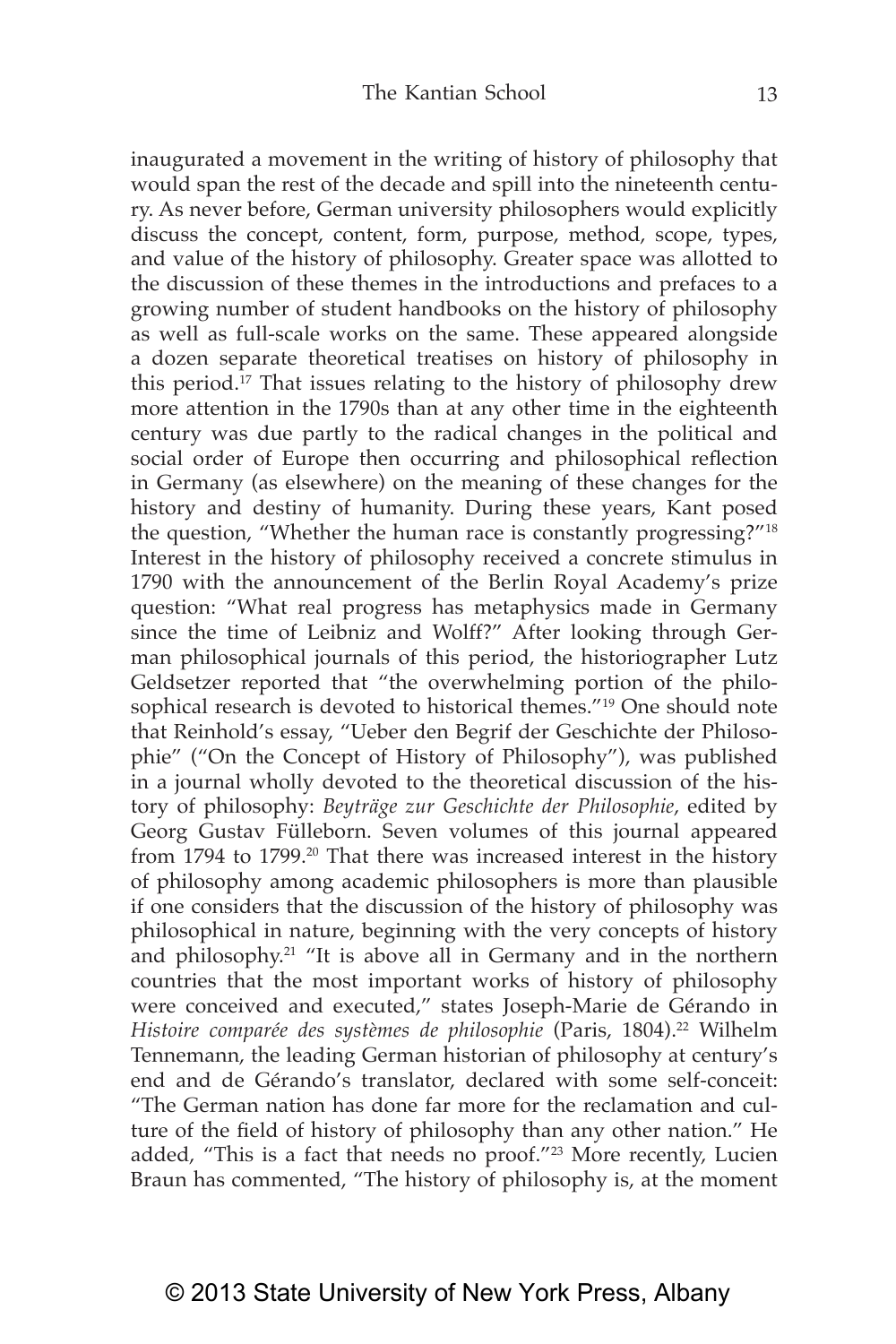of its radical modification, a German thing, a Protestant thing."24 All elements of the history of philosophy were subject to debate, and opinions were so varied that in 1800 one internal observer remarked, "Among the writers of history, no type is more disunited than the writers of the history of philosophy."<sup>25</sup>

I view Reinhold, Kant's greatest early exponent, as leading a movement to overthrow the long tradition of history of philosophy writing in the West.<sup>26</sup> This tradition has its beginnings with Diogenes Laërtius, the third-century author of *Lives and Opinions of Eminent Philosophers*, which has been one of the most frequently consulted sources on ancient philosophers since its Latin translation and printing in 1475.<sup>27</sup> The work organizes philosophers into schools, following their chronological succession and beginning with the biographical details and philosophical views of each school's founder. As late as the eighteenth century, "lives and opinions," a combination of doxography and biography, was the dominant mode of history of philosophy writing.<sup>28</sup> The "lives and opinions" mode is characteristic of several successful works of history of philosophy of the seventeenth and eighteenth centuries. One such work is Thomas Stanley's *The history of philosophy: containing the lives, opinions, actions and discourses of the philosophers of every sect* (1655–62), which draws its material heavily from Isaac Casaubon's Latin edition of Diogenes's text.<sup>29</sup> Another example is Pierre Bayle's *Dictionnaire historique et critique*, expanded and republished several times since the first edition of 1697.<sup>30</sup> (Bayle ordered his articles alphabetically by philosopher's name.) An early eighteenth-century example is Gerhard Johannes Voss's *De philosophia et philosophorum sectis* in the enlarged edition of 1705.31 History of philosophy was offered in *Acta philosophorum*, a journal edited by Christoph August Heumann from 1715 to 1726.32 André-François Boureau-Deslandes' *Histoire critique de la philosophie, où l'on traite de son origine, de ses progrez et des diverses revolutions qui lui sont arrivées jusqu'à notre temps*, published in 1737, is another work of "lives and opinions."33 These were all eclipsed by the *Historia critica philosophiae,* written by the Lutheran theologian Jacob Brucker.34 Its five volumes (the fourth volume was issued in two parts) appeared between 1742 and 1744; a sixth volume appeared with the second edition of  $1766-7.^{35}$  It would not be an exaggeration to say that the eighteenth century consulted Brucker. Several generations of philosophers learned the history of philosophy from his work. After finishing his own six-volume history of philosophy, Dieterich Tiedemann complained that his contemporaries still used Brucker as if no new work in the history of philosophy had been done since.36 Johann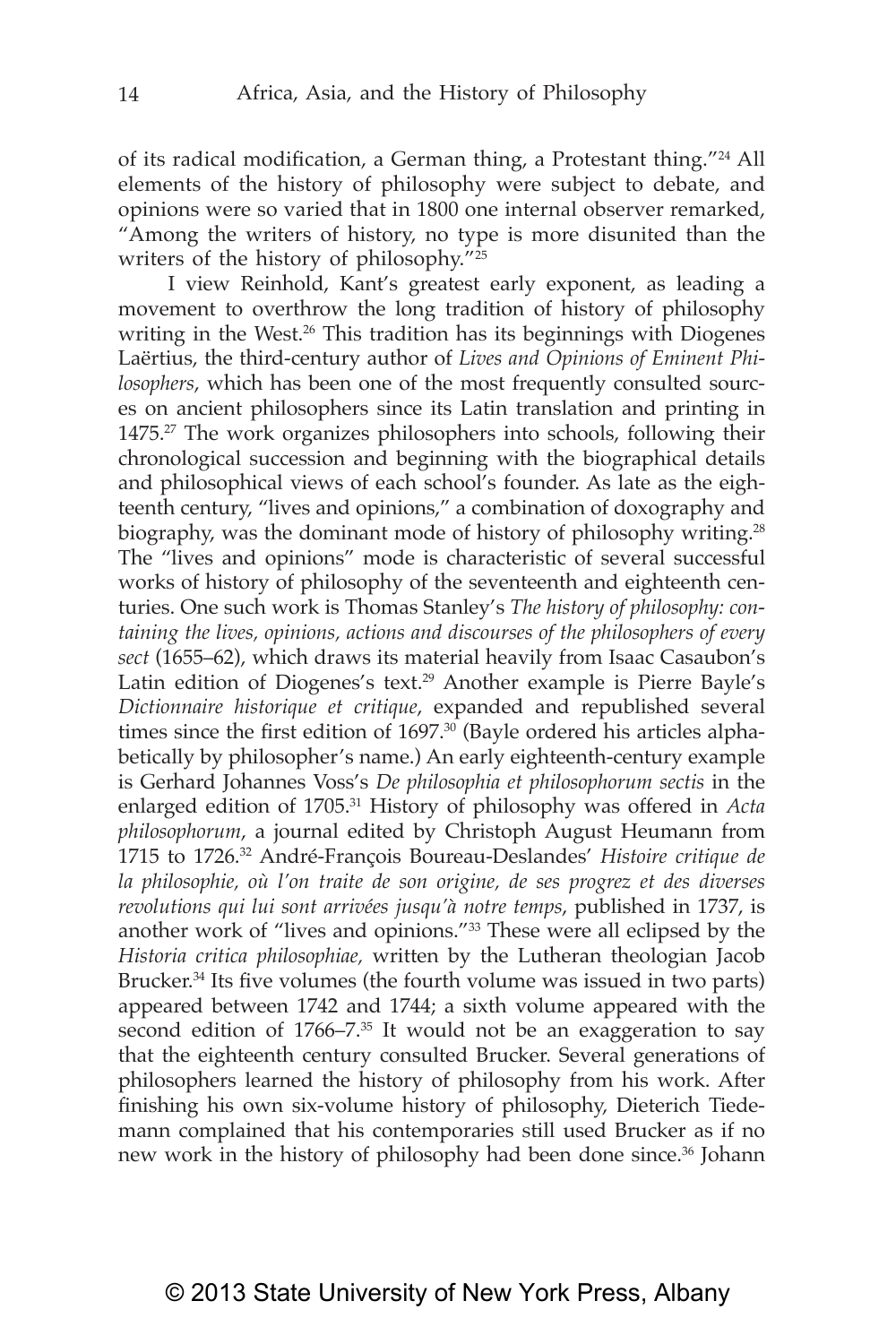Gottlieb Gerhard Buhle, another end-of-century historian of philosophy, considered Brucker the true founder of the history of philosophy.37 Goethe learned his history of philosophy from Brucker. Kant, Hegel, and Schopenhauer referred to Brucker.<sup>38</sup> The great bulk of the articles on philosophers and topics in the history of philosophy in Denis Diderot's *Encyclopédie* are not much more than translations of the relevant parts of Brucker's Latin work.<sup>39</sup> (Denis Diderot and his collaborators used Boureau-Deslandes' *Histoire critique* secondly.40) There were yet other foreign imitators.41 De Gérando wrote that the *Historia critica philosophiae* was "the vastest composition of this genre that still [sees] the light of day."<sup>42</sup> With Brucker's work, the history of philosophy attained new heights of erudition through the study and criticism of an array of sources and with attention paid to the historical and cultural context of the philosophers' ideas.

Nonetheless, Reinhold charged that historians of philosophy, Brucker not exempted, had devoted more space to the lives of philosophers than to their philosophical ideas. Thoroughly dissatisfied with the existing works of history of philosophy, he declared,

The man who has in his possession and power not only the old monuments and sources of the history of philosophy, but all necessary and useful historical, philological, grammatical and logical aids is nevertheless called a mere compiler and mechanical handler of the materials for a future history of philosophy, not inventor of its plan, not architect of its structure.<sup>43</sup>

If all previous authors of history of philosophy were compilers and mechanical handlers, what new requirement did Reinhold set for a man to deserve the title of historian of philosophy? He required that he have "an acquaintance with the nature of the human faculties of representation, knowledge, and desire."44 That is, he required them to be acquainted with the philosophy of Immanuel Kant. Reinhold was not happy and would not be happy until a Kantian thinker wrote the history of philosophy. Until this future event, the history of philosophy was condemned to read like Bayle's unrelentingly skeptical account of philosophy in *Dictionnaire historique et critique*, one of the more widely known sources on the history of philosophy circulating in the eighteenth century in which, Reinhold bewailed, "the most famous and worthy autonomous thinkers [*Selbstdenker*]" are treated "in the most unworthy manner." By the end of the eighteenth century,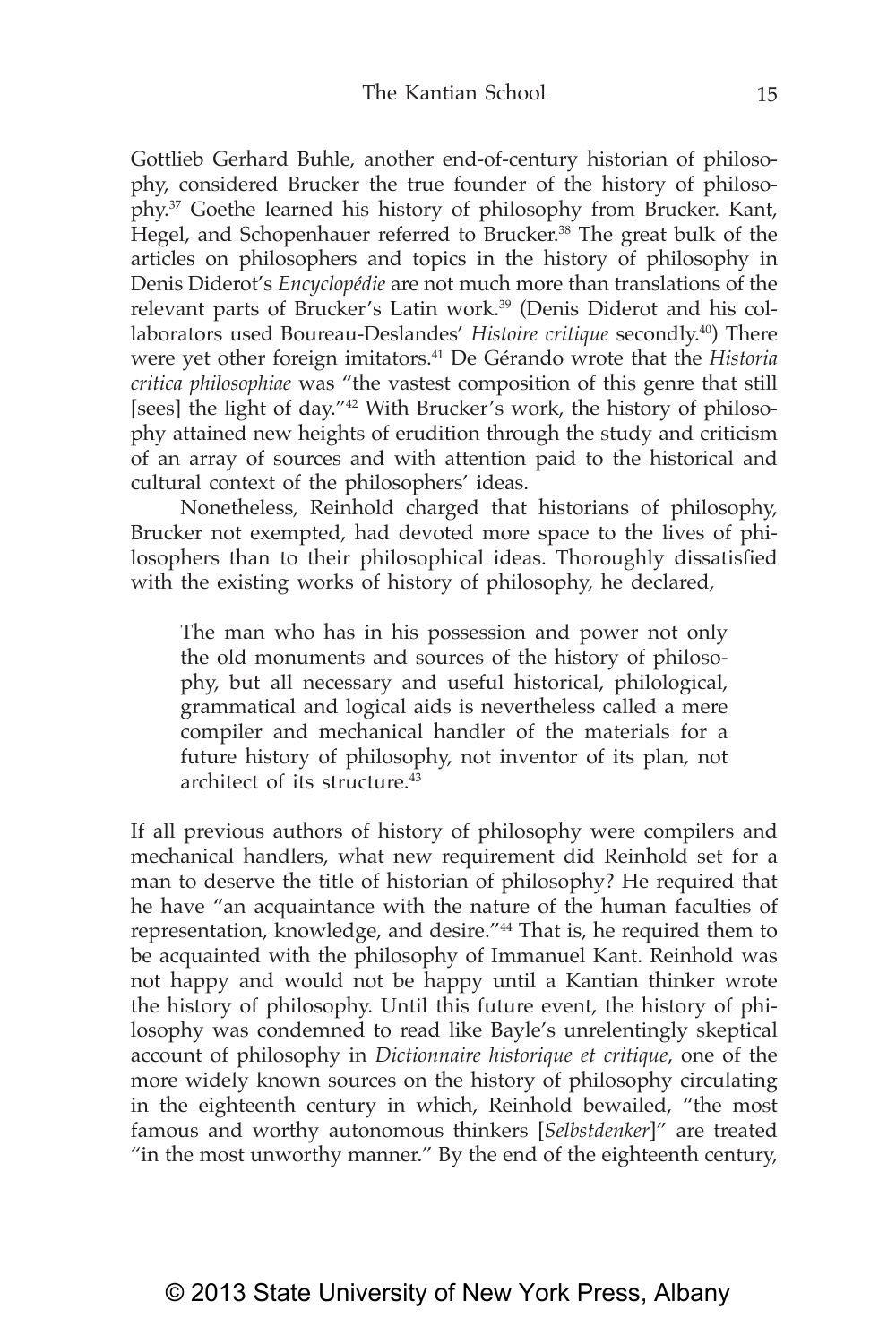eleven editions of Bayle's *Dictionnaire*, including the German edition of 1741–4, existed.45

Georg Goess, *Privatlehrer* at Erlangen, agreed perfectly with Reinhold: The history of philosophy should be something distinct from the existing genres of "history of the human intellect," history of sciences, and "lives and opinions."46 Goess also wanted to separate the history of philosophy from the history of mathematics, natural history, and the history of mankind and its religion.<sup>47</sup> Similarly, the forementioned Buhle, a professor *ordinarius* of philosophy at Göttingen (and a Kantian), taught that the history of philosophy was separate and distinct from other historical sciences, e.g., intellectual history, the history of arts and sciences, and history of religions.<sup>48</sup> For Buhle, too, a collection of literary and biographical notes ("lives and opinions") relating to the texts of philosophers or philosophical schools did not qualify as history of philosophy.49 The history of philosophy as presented by Johann Heinrich Alsted, Gerhard Johannes Voss, and Daniel Georg Morhof, "for whom philosophy itself . . . was in the first instance a form of literature," would not be acceptable.<sup>50</sup> Morhof's concept of history of philosophy encompassed exactly those things that Goess wanted to exclude: natural philosophy, mathematics, astrology, and magic.<sup>51</sup> Brucker's approach was also unacceptable because the *Historia critica philosophiae* was, at a certain level, a history of natural philosophy concerned centrally with the theory of matter.<sup>52</sup>

Morhof's *Polyhistor*, a fine example of the genre *historia literaria*, which flourished in the late seventeenth and early eighteenth centuries, consists of three parts: *literarius*, *philosophicus* and *practicus*. 53 The *Polyhistor literarius* is divided into seven sections: libraries, method, excerpting, grammar, criticism, rhetoric, and poetics. The *Polyhistor philosophicus* is divided into the history of philosopy (*Polyhistor philosophicus-historicus*), covering the ancient schools, the Scholastics, and the *Novatores* as well as the history of natural philosophy (*Polyhistor physicus*) including metaphyics (in the Aristotelian sense), the *artes divinatoriae*, magic, mathematics, and, finally, the theory of knowledge. The third part, *Practicus,* covers ethics, politics, economy, history, theology, jurisprudence, and medicine. Like its predecessor, the Humanist encyclopedia, the *Polyhistor* disclosed the contents of the great philosophical, poetical, rhetorical, and historical texts of antiquity, but in addition gave a historical account of each field through an account of the literature relating to it. The *Polyhistor* was in this sense "literary history" in that knowledge of any discipline is intimately tied to knowledge of books and libraries.<sup>54</sup>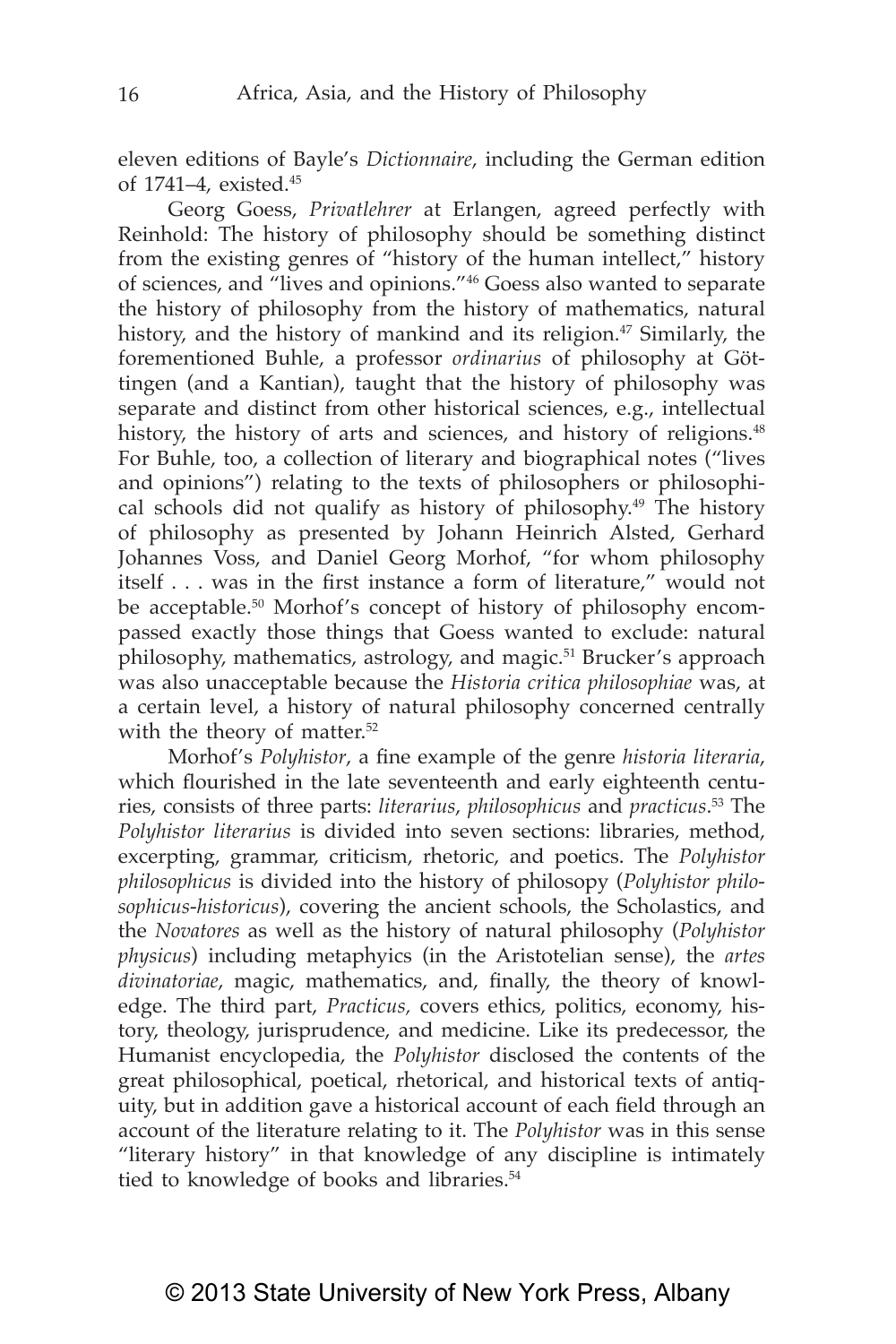In the early pages of the first edition of the *Polyhistor*, Morhof claims the glory of being the first to write a work of *historia literaria* as outlined by Francis Bacon in *De augmentis scientiarum* (1623).55 There, Bacon proposes the idea of collecting philosophical systems and opinions from the writings of the ancients, whether they dealt directly with philosophical matters or not.56 *Historia literaria* combined Baconian methods of attaining knowledge with the older, Humanist methods of attaining knowledge through texts.<sup>57</sup> Therefore, when the Kantians moved to separate the history of philosophy from the history of all other fields of knowledge; when they insisted on a distinction between the history of philosophy on the one hand and the history of literature on the other, they were rejecting both Humanist and Baconian modes of historical writing, which were by then twohundred- and three-hundred-year-old practices.

Reinhold, Goess, and Buhle wanted the history of philosophy to become an autonomous field of knowledge and hoped to set its boundaries with a Kantian definition.<sup>58</sup> To them, it was necessary to have a definition and to base the definition on a precise concept of philosophy. "*Philosophy* is the science of the nature of human mind in and for itself, and of its pure relation to objects outside itself. The *history of philosophy* is a pragmatic account of the most important attempts made by the most preeminent minds of antiquity and modern times to bring about this science."59 That previous historians "did not correctly, precisely, and distinctly establish . . . the concept of philosophy and . . . the purpose of the history of philosophy and mistook its true domain" is why the discipline, in its current state, is more "literary" or "cultural history" than history of philosophy.<sup>60</sup>

In the same year that Reinhold called for the reform of the history of philosophy, another essay appeared, bearing a remarkable title: "A Few Ideas on the Revolution in Philosophy Brought About by I. Kant and Particularly on the Influence of the Same on the Treatment of the History of Philosophy."61 The author, Carl Heinrich Heydenreich, claimed that Kant's philosophy necessitated a "complete transformation of the method of treatment of philosophical history" just as it necessitated a revolution in philosophy itself; and that even the best of the existing histories must appear as mere compilations in relation to a (yet to be realized) history of philosophy composed according to Kantian principles.<sup>62</sup> Now that Kant presented the one true system of philosophy, in Heydenreich's opinion, it was now possible to give an account of philosophy that could present its development toward its true end. The term he used for such an account was "pragmatic history."<sup>63</sup> He also argued that, since Kant had sized up the whole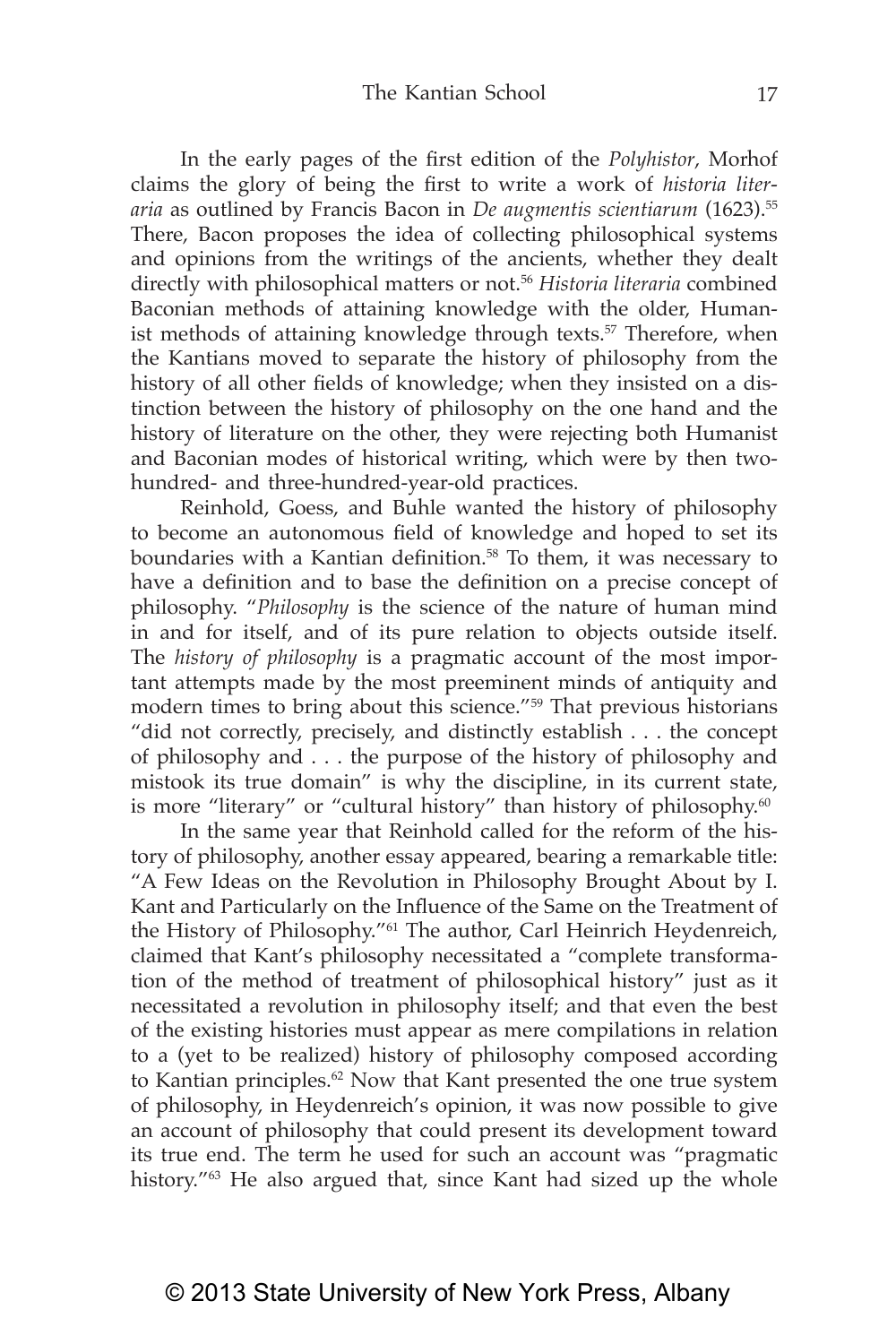field of pure reason, a pragmatic history of metaphysics was now possible as well. Furthermore, a pragmatic history of practical philosophy could now be written since the "path to the true principles of morality" had been established.<sup>64</sup> A pragmatic history of religion was likewise for the first time feasible now that Kant had arrived at the true principles of rational religion.<sup>65</sup>

Heydenreich published an expanded version of his essay under a different title, *Originalideen über die Kritische Philosophie* (1793), which poses these questions: "Is there one philosophy? What is its essence? From when can one recount its existence? In what sense and to what extent can one call Kant the creator of philosophy? What kind of influence do his investigations have on the treatment of philosophical history?"66 More boldly than in the earlier version, Heydenreich claimed that Kant's Critical Philosophy provided a universally valid concept of philosophy. Believing that he was in possession of this true concept, he defined philosophy as

[t]he science of human nature, to the extent that its powers are determined by the original, essential, universally valid forms, rules and principles and to the extent that the efficacy of these (powers) can be grasped through the pure consciousness of these (forms, rules, principles) individually and as a whole.<sup>67</sup>

Original sources and the careful scrutiny of the same, so essential to humanist and modern-historical practice, were thought more or less superfluous if one may judge by Heydenreich's assertion that "[t]he only source of knowledge for all philosophy is consciousness itself," the purpose of philosophy being the investigation of "the faculties of human nature." He also claimed that the form and function of these faculties were a design of nature and that one should understand them "through pure consciousness of the natural laws" that rule their operation.<sup>68</sup>

For Heydenreich, the most conspicuous sign of the incomplete state of philosophy before Kant's arrival was the absence of a universally valid concept of this science—a point that Reinhold had also made. One was faced with a choice among a dozen concepts of philosophy. Heydenreich noted that it was actually a position taken by certain "skeptical" opponents of the Critical Philosophy that, due to the existence of several competing concepts of philosophy, one should withhold assent to any one concept. For them, the purpose of the history of philosophy was to show the strengths and weaknesses of exist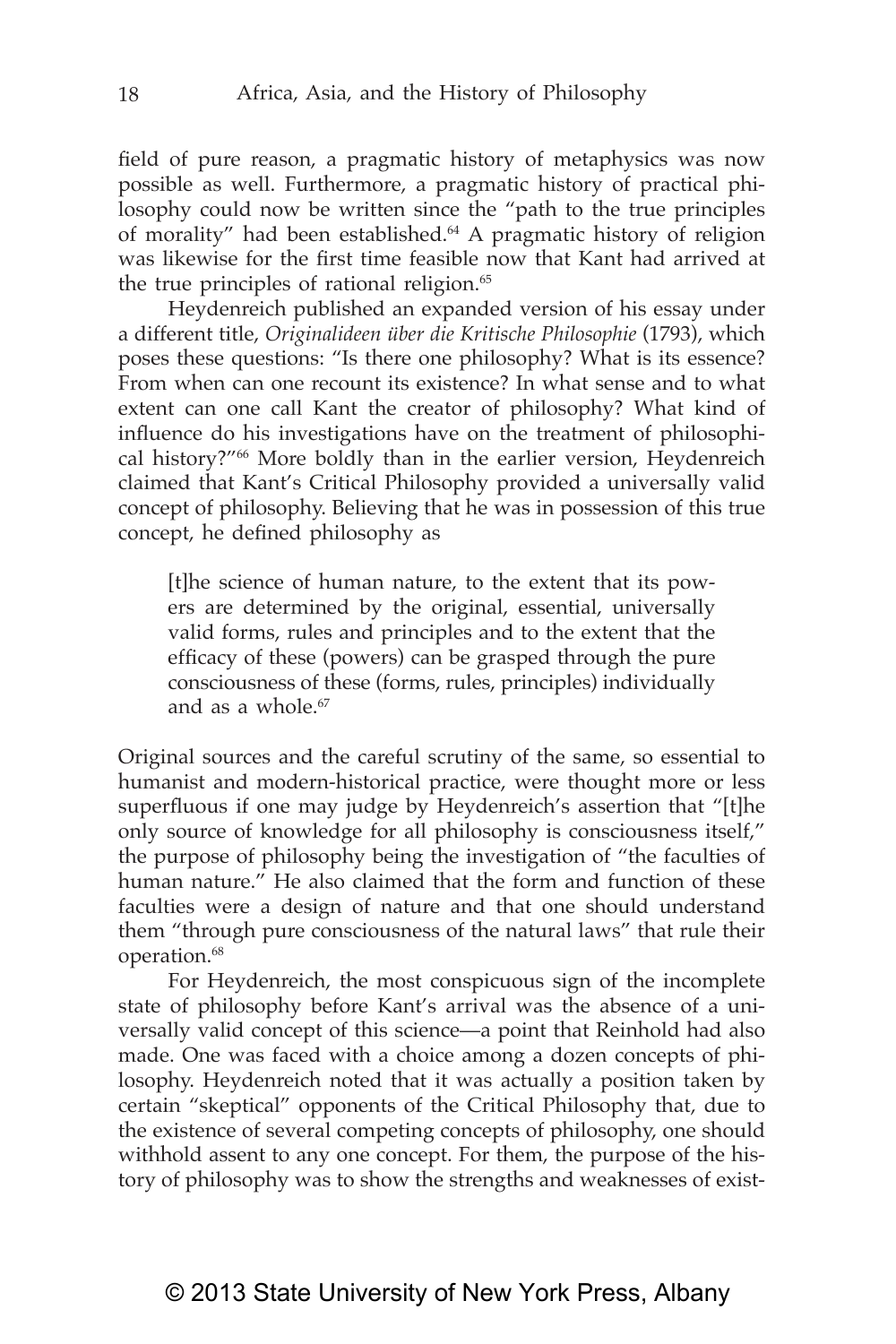ing systems of philosophy and to demonstrate especially the inherent limitations or defects of systematic philosophy in general. They compared systems of philosophy and allowed themselves to take the best aspects of two or more systems if, in doing so, it should prove useful to their ends. These unnamed opponents of Kantian philosophy were Johann Georg Feder, Christoph Meiners, and Christian Garve, known to the learned German public as "common sense philosophers" and known to today's historians as *Popularphilosophen*.

As Feder explained, "[i]n order to protect myself from the delusions of one-sided representations and to reach well-founded insights it is necessary to compare different ways of representation and to study several systems."69 The method of *Popularphilosophie* is exhibited in Feder's textbook history of philosophy, *Grundriss der philosophischen Wissenschaften, nebst der nötigen Geschichte, zum Gebrauche seiner Zuhörer* (1767; 2nd ed. 1769).70 Kantians ridiculed Feder and other *Popularphilosophen* for their concept of philosophy, which they derided as "syncretism."71

Although the *Popularphilosophen* received training in Leibnizio-Wolffian philosophy, it was not their intention to produce systematic philosophy. They were not interested in finding the rational foundations of human knowledge and morality and were not persuaded by the recent claims of the Kantians to having done so. Johan van der Zande has described them as moderate or "methodical" skeptics who settled for probabilites in knowledge and not certainties.<sup>72</sup> The Kantians may have claimed that Kant had strictly shown the limits of the human faculties of knowledge, but the *Popularphilosophen* claimed that they had always assumed these limits as a given.

Heydenreich complained of the "skeptics" who "cannot persuade themselves that Kant's critical system is new and singular, the first and last of its kind. They refer to history and accuse all those of ignorance who claim that no attempt of a philosopher before Kant can be compared . . . to the latter's enterprise."73 Here, Heydenreich was echoing Kant's irritation with the "scholars for whom the history of philosophy (ancient as well as modern) is itself their philosophy":

[I]n their opinion nothing can be said that has not already been said before; and in fact this opinion can stand for all time as an infallible prediction, for since the human understanding has wandered over countless subjects in various ways through many centuries, it can hardly fail that for anything new something old should be found that has some similarity with it.<sup>74</sup>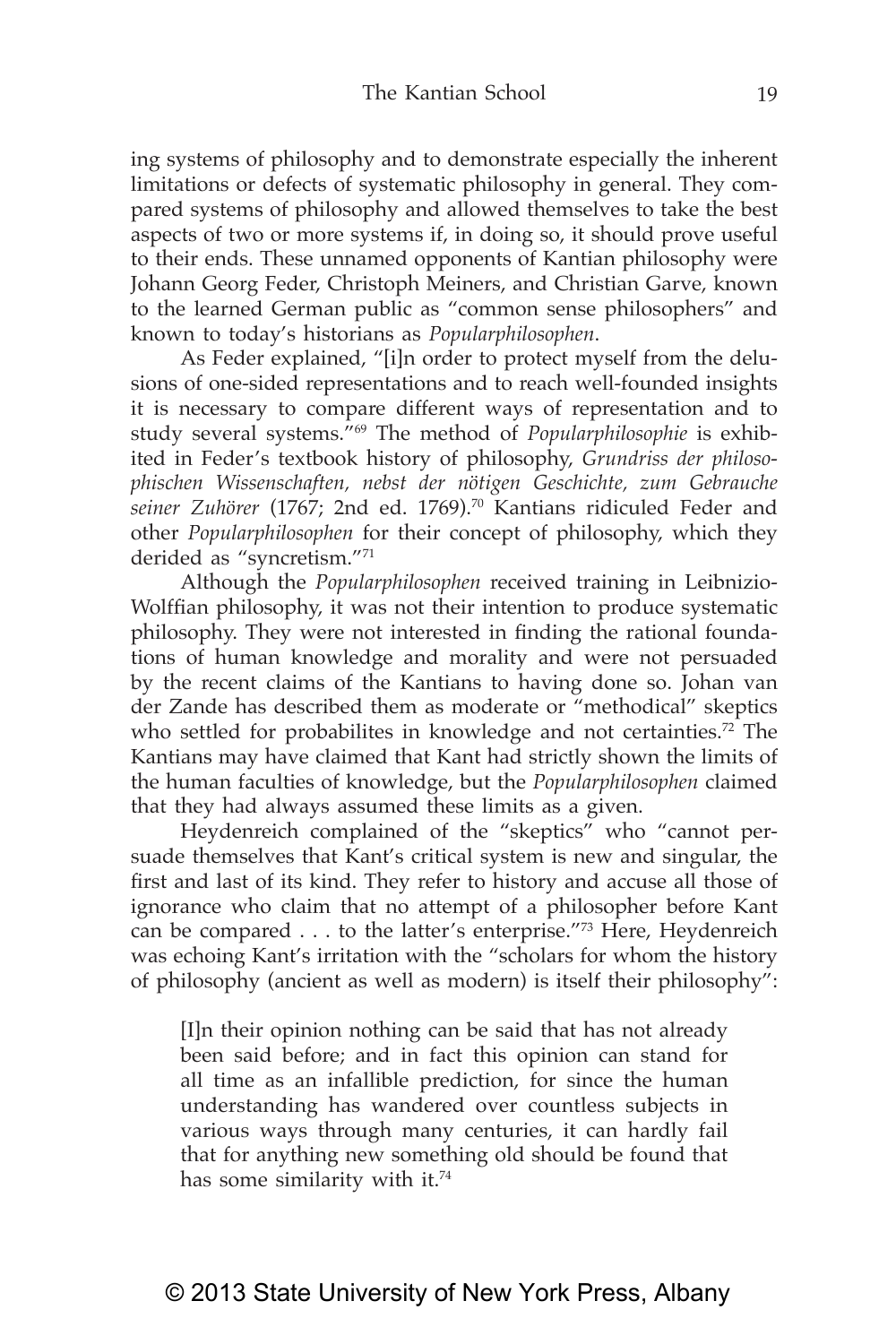Like Kant, Heydenreich did not say who these critics were or what they argued exactly, but he could well have been referring to the first reviewer of the *Critique of Pure Reason*. The anonymous review appeared on January 19, 1782 in a supplement to the *Göttingische Anzeigen*. 75 The reviewer, who would later reveal himself as Christian Garve, summed up Kant's philosophy as a "system of higher or transcendental idealism" not unlike that of George Berkeley.<sup>76</sup>

Bishop Berkeley claimed that objects in the world were mere representations or "modifications" of ourselves.<sup>77</sup> To the extent that this seemed true of Kant's philosophy, it invited comparisons to Berkeley's.<sup>78</sup> Others compared Kant to David Hume. Johann Georg Hamann, for instance, called Kant the "Prussian Hume."79 Late eighteenth-century critics pegged Kant's philosophy as a skeptical idealism, which common sense philosophers regarded moreover as a form of solipsism or "egoism," i.e., doubt of the reality of everything except one's own self. $80$ 

Heydenreich also did not mention Johann August Eberhard at Halle, who referred readers to the history of philosophy, specifically to the achievements of Leibniz, in arguing for the *unexceptionality* of Kant's work.<sup>81</sup> Eberhard claimed that whatever was true in Kant's philosophy was already discovered by Leibniz and that wherever Kant differed from Leibniz, Kant was wrong.<sup>82</sup> Eberhard carried out his polemic in a journal founded specifically to combat Kantianism, *Philosophisches Magazin*, edited by himself and J. G. Maass and J. E. Schwab.<sup>83</sup> In an article appearing in the first volume (1788–9), Eberhard wrote,

The Leibnizian philosophy contains just as much of a critique of reason as [the Kantian philosophy], while at the same time it still introduces a dogmatism based on a precise analysis of the faculties of knowledge. It therefore contains all that is true in the new philosophy and, in addition, a well-grounded extension of the sphere of the understanding.84

If this were true, the Kantians could not claim that Kant's philosophy represented a real advance over the Leibnizio-Wolffian system. Claims of a "Copernican revolution" effected by the new philosophy would be unfounded. In Eberhard's view, there was no real progress in philosophy since the time of Leibniz and Wolff.

The first counterattacks came from Reinhold and another Kantian, A. W. Rehburg, through articles and reviews that appeared in the Jena-based *Allgemeine Literatur-Zeitung*, but the Wolffians' provo-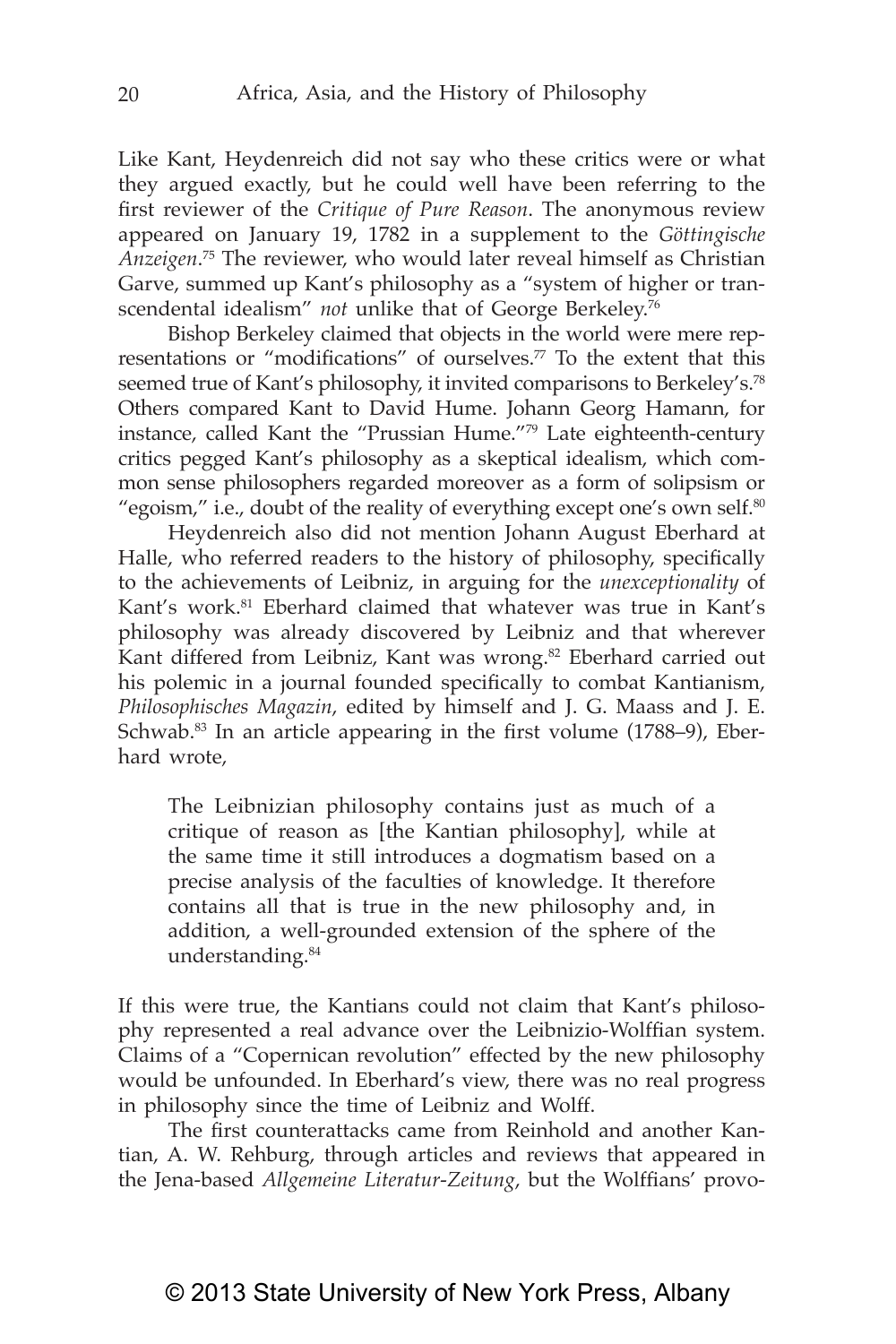cation was too great: Kant broke a personal vow not to engage in controveries with his critics and wrote a rare polemical piece, *On the Discovery According to Which Any New Critique of Pure Reason Has Been Made Superfluous by an Earlier One?* (1790).85 Here, he reiterates, but in clearer terms, the central theses of his *Critique of Pure Reason* and accused Eberhard of misinterpreting—indeed, misrepresenting—his philosophy to the public. Thus, in 1793, with no sign of this controversy relenting, Heydenreich came to Kantianism's defense by arguing that those who denied the originality of Kant's philosophy by referring to history betrayed an inability to judge that philosophy. He contended that history showed the novelty and singularity of the Kantian system.<sup>86</sup>

From Heydenreich's (Kantian) perspective, philosophy was in a woeful state before Kant, when all systems "without exception" were "groundless and inconsequential" by virtue of the fact that they were not "Critical" (not Kantian). He likened this state of philosophy to a state of war, which the *Critique of Pure Reason* brought to an end.<sup>87</sup> Heydenreich would not altogether deny the usefulness of previous philosophical work, but what could one expect from eras that did not know Kantian philosophy?88 In a Kantian era, a history of philosophy was at last possible. The "pragmatic historian" could now show the progressions and revolutions of philosophy in their coherent totality and describe the development of a system or opinion of a philosopher in connection to the nature of the faculties of the human mind. The author of such a history should be able to judge the diversity of opinions and systems by applying firm principles. He should be able to explain why the human mind took this and that turn, leading ultimately to the most recent revolution in philosophy. It was as if Kantian philosophy bestowed on the historian special powers of divination, enabling him to see the past and future course of philosophy. Heydenreich called Kantian philosophy the "light" that reveals the link between one moment in philosophy to the next. He even stated that the historian of philosophy was to show the "goal" to which philosophy was directed.89 Finally, as if to forestall criticism that an application of Kantian principles to the history of philosophy would skew that history and result in one-sidedness, Heydenreich assured the reader that "the rules of critique and hermeneutics" were not to be discarded; that no inappropriate meaning would be imposed on this history but, rather, its "actual" meaning would be strengthened.<sup>90</sup>

Possibly the most rigorous theorist to tackle these questions was Johann Christian August Grohmann, a Kantian philosopher at Wittenberg.91 In an essay *Über den Begriff der Geschichte der Philoso-*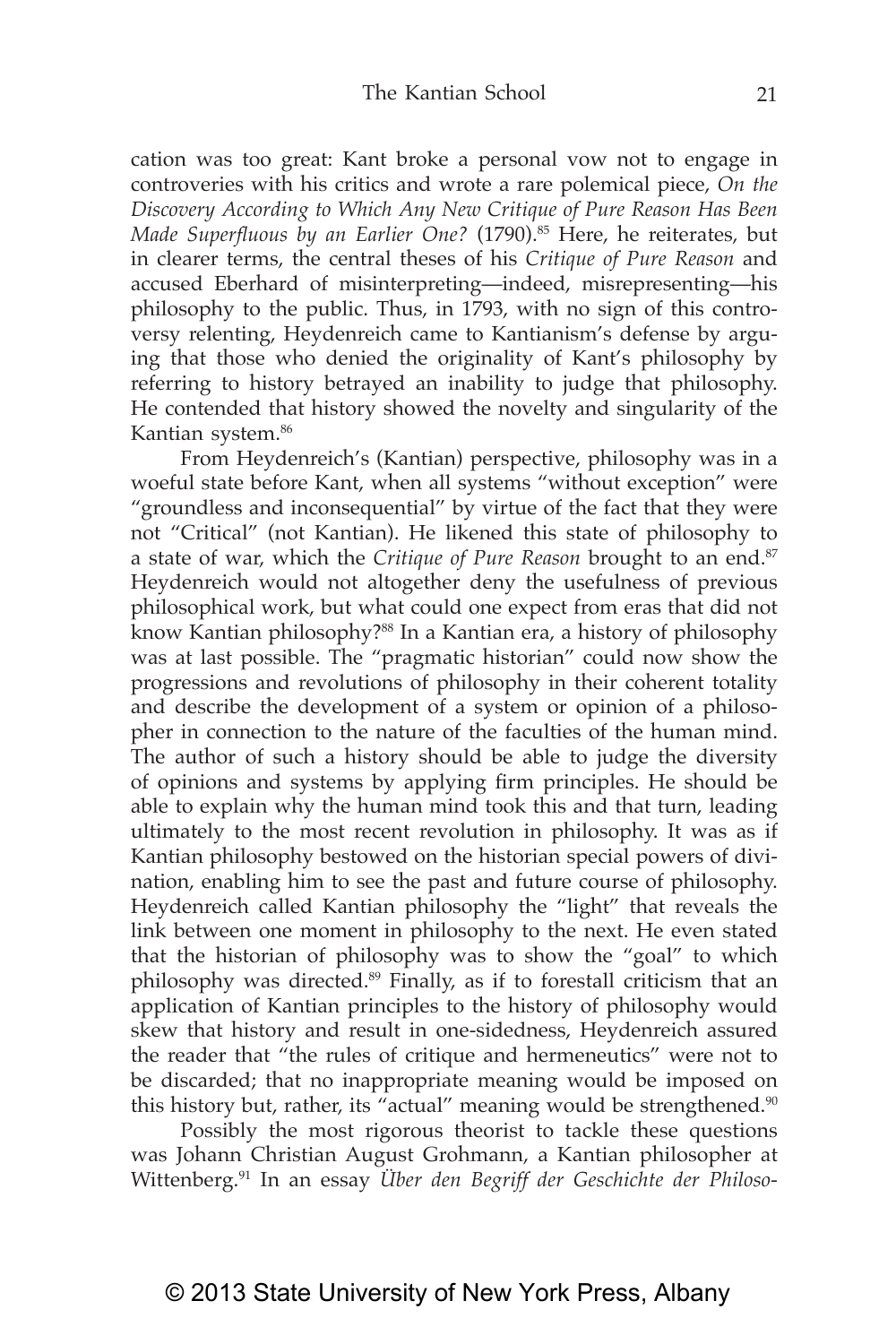*phie* (1797), Grohmann defined the history of philosophy in stricter terms than even Reinhold or Goess: "The history of philosophy is the systematic exposition of the necessary and effective systems of philosophy considered as science of *a priori* knowledge."92 Philosophy is concerned with knowledge that is neither empirical nor temporal.<sup>93</sup> The chronology of history can contradict the progress of philosophy since the latter "proceeds systematically according to the laws of thinking itself."94 Grohmann warned that the historian who sticks to chronology is apt to do so at the expense of reason. The history of philosophy did have some sort of order, but, for Grohmann, this order was not chronology.

Does the Kantian theory of history of philosophy actually conform to Kant's own thought? Kant never offered a lecture course on the history of philosophy. He never produced a formal work of history of philosophy nor did he publish theoretical views on the history of philosophy, but, as I have shown, the converts to his philosophy published in this area and sometimes with his approval. In their responses to the Berlin Academy's prize question on the progress of metaphysics, K. L. Reinhold, Johann Heinrich Abicht, and Christian Friedrich Jensch argued that Kant's philosophy was a decisive step forward from Leibniz's and Wolff's.95 Kant himself drafted a response to the Academy's question.<sup>96</sup> In "Lose Blätter zu den Fortschritten der Metaphysik" ("Loose Papers on the Progress of Metaphysics"), published in Kant's *Gesammelte Schriften*, there is a fragment "on a philosophical [*philosophirende*] history of philosophy"<sup>97</sup>:

All historical knowledge is empirical and thus knowledge of things as they are, not as they must necessarily be. . . . A historical account of philosophy relates how and in what order one has philosophized until now. However, to philosophize is a gradual development of human reason, and this could not have gone on or have even begun empirically, but, indeed, by concepts only. What reason compelled through its verdicts on things . . . must have been a (theoretical or practical) need of reason to climb toward the grounds [of things] and further toward the first grounds; from the very beginning through common reason. . . . 98

Unlike ordinary history, the history of philosophy is not empirical; it is not characterized by chance or accident. The history of philosophy as "a gradual development of human reason" has a logical necessity. Kant continues: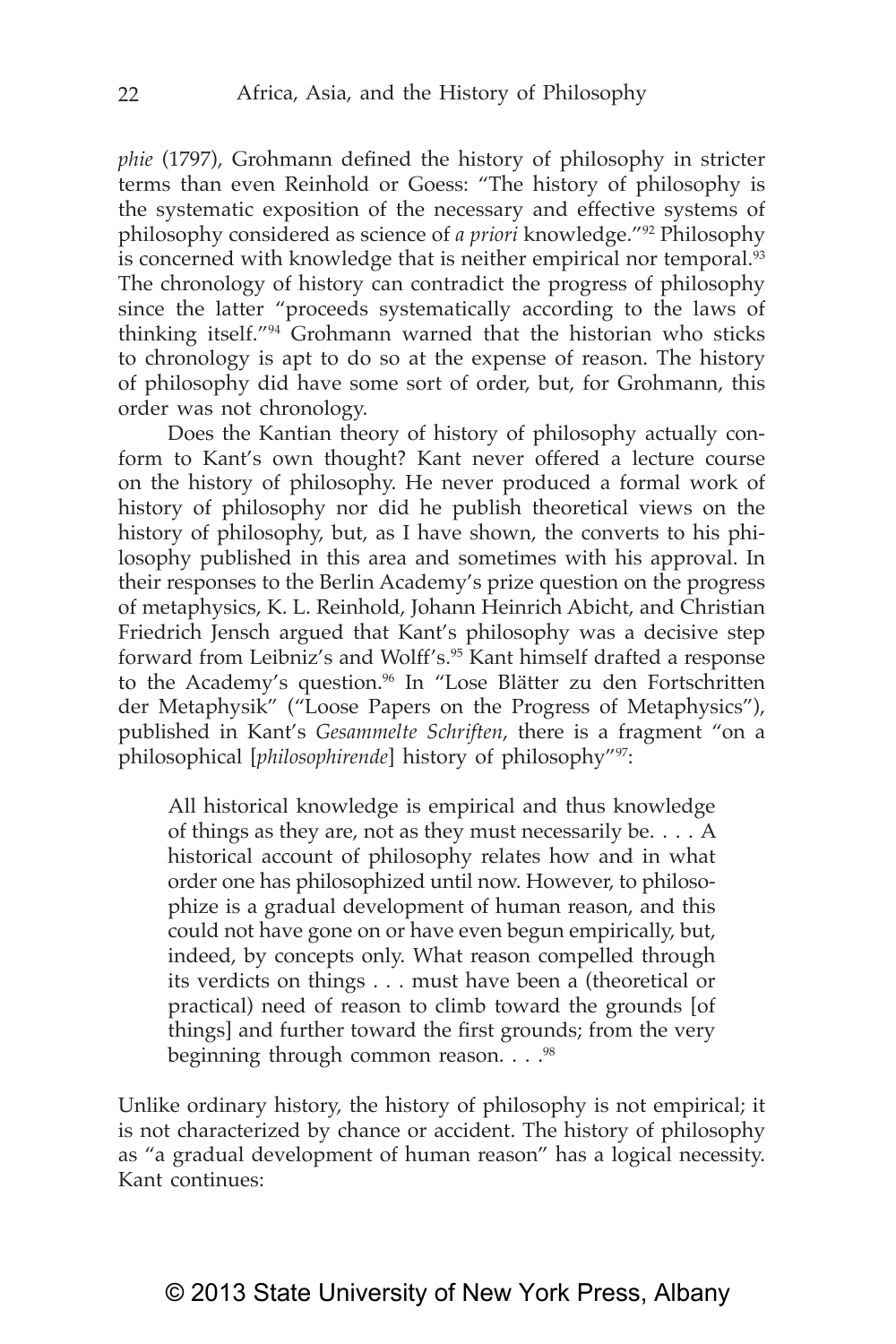A philosophical history of philosophy is itself not historically or empirically possible, but rationally, that is, *a priori* possible. For when it selects the *facta* of reason, it does not borrow them from historical narrative, but draws them from the nature of human reason; as philosophical archaeology.<sup>99</sup>

For Kant, the terms "historical" and "empirical" do not describe the work of the historian of philosophy.100 So different is the history of philosophy from ordinary history that Kant suggested to rename it "philosophical archaeology."

"How is an *a priori* history possible?" Kant posed this question in 1794 and alluded to the traits of a prophet.<sup>101</sup> In a letter of August 14, 1795 to Carl Morgenstern, Kant flatters his friend, writing that he is a man capable "of composing a history of philosophy that does not follow the chronological order of books relating to it, but the natural order of the ideas which must successively develop themselves according to human reason."102 In "Lose Blätter," Kant describes the history of philosophy as "so special a kind that nothing of what is recounted therein could happen without knowing beforehand what should have happened and therefore also what can happen."<sup>103</sup> Thus, Kant himself seems to prescribe the *a priori* construction of the history of philosophy.

In another of Kant's manuscripts, one finds this passage:

There are thus three stages that philosophy had to go through with respect to metaphysics. The first was the stage of dogmatism; the second was that of skepticism; the third was that of the criticism of pure reason. This temporal order is grounded in the nature of the human faculty of knowledge.104

Not only do Kant's words authorize the *a priori* construction of the history of philosophy; they also prescribe the narrative: Metaphysics was dogmatic; skepticism falsified it; and then true metaphysics was achieved by Kant. The history of philosophy culminates in Kant's philosophy.105

Attacks against Kantianism grew more intense in the 1790s. Critics renewed the charge of Humean skepticism even as Kant and Reinhold maintained that Kantian philosophy refuted Hume's skepticism. Salomon Maimon thought that Kant succeeded in refuting the dogmatism of School Philosophy, but he was not persuaded that Kant succeeded in refuting skepticism. Indeed, Maimon interpreted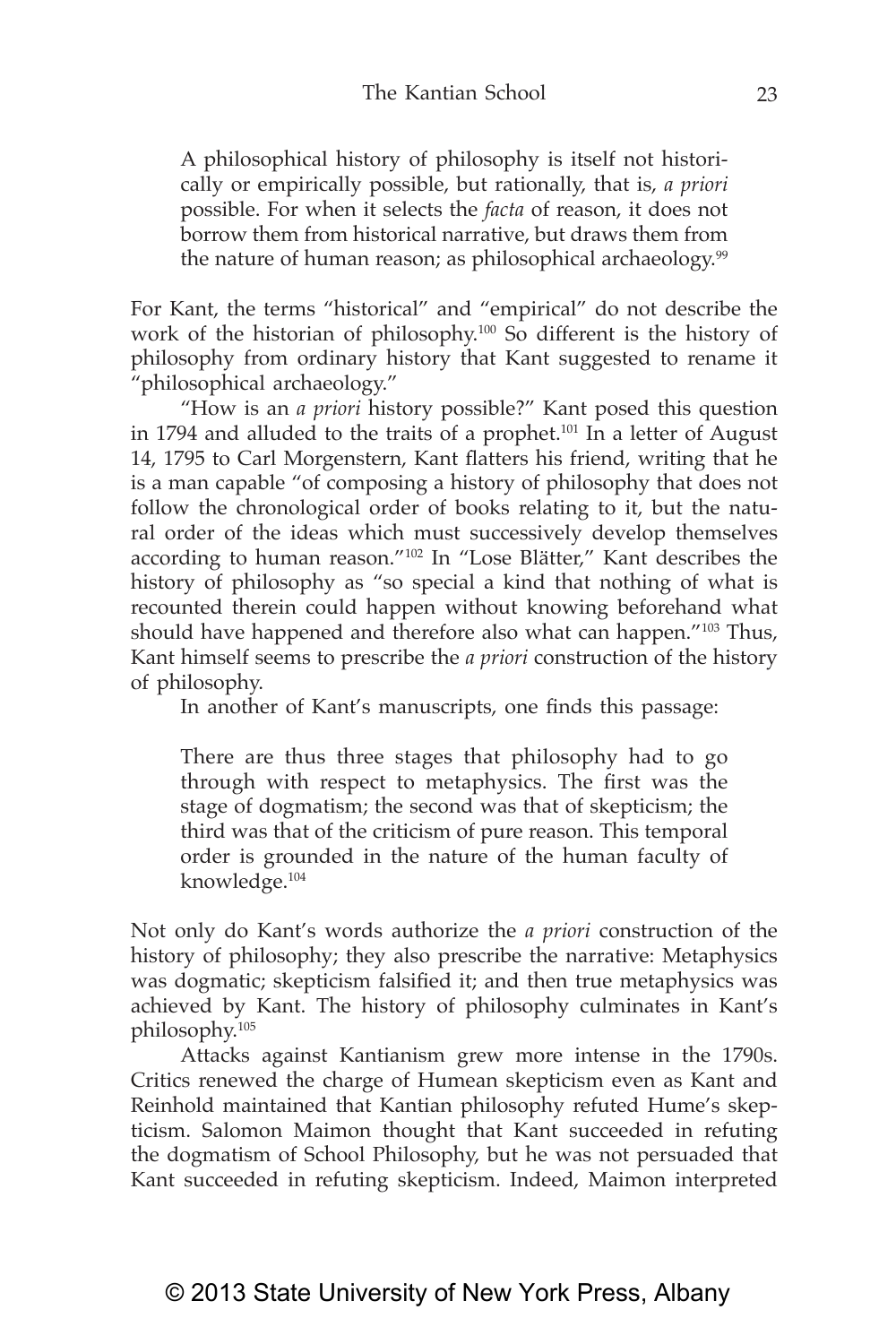Kantianism itself as a variety of skepticism. This was also the view of Kant's friend in Göttingen, Carl Friedrich Stäudlin, the author of *Geschichte und Geist des Skepticismus, vorzüglich in Rücksicht auf Moral und Religion* (1794).106 Stäudlin was aware of Kant's claim that he had defeated skepticism, but he pointed out that, to some readers, Kant's philosophy seemed as harmful to religion and morality as the works of the greatest skeptics.107 In the introduction to *Geschichte und Geist des Skepticismus*, Stäudlin disapproved of popular disruptive kinds of skepticism, while approving of the "philosophical skepticism" that he, during the 1780s as a student at Tübingen, found in Kant's work. He related further how, after studying the *Critique of Pure Reason*, he and fellow-students became more skeptical, doubting everything that they had been taught, including their religion.108 Despite Kant's and Reinhold's statements to the contrary, Kant's *Critique of Pure Reason* was interpreted from the moment of its first appearance as the newest incarnation of skepticism. Kant was a skeptic *malgré lui*.

Kant's philosophy was attacked continually since 1781. Among the battery of arguments used by the *Popularphilosphen* and orthodox Wolffians were arguments from history. As Heydenreich noted, the history of philosophy, as it stood, did not do justice to Immanuel Kant. History was used not infrequently to indict Kant on a variety of charges, including Berkeleyan subjectivism and Humean skepticism. Historical precedents, the failures or successes of past systems, were facts brought up in arguing that Kant's philosophy did not represent real progress in philosophy.

If the history of philosophy could be used to confute Kant's claims, it could be used also to defend them. In the 1790s, the rival philosophical schools moved the battle into the field of history of philosophy, with the Kantians hoping to usurp the writing of the history of philosophy from those empiricists, eclectics, and other pre-Critical writers whose job it had been previously.<sup>109</sup> Within a decade of the completion of Kant's philosophical project, there arose a coordinated effort among Kantian philosophers to rewrite the history of philosophy so as to remake it into the unfolding of the Critical Philosophy. The break from historiographical tradition could not have been more complete: The Kantians favored *a priori* construction in historical writing and insisted on a definition and criteria for philosophy derived from Kant's system.

While there were a half-dozen Kantians who contributed to the theory of history of philosophy, there were just two Kantians who actually dedicated labor to writing histories of philosophy of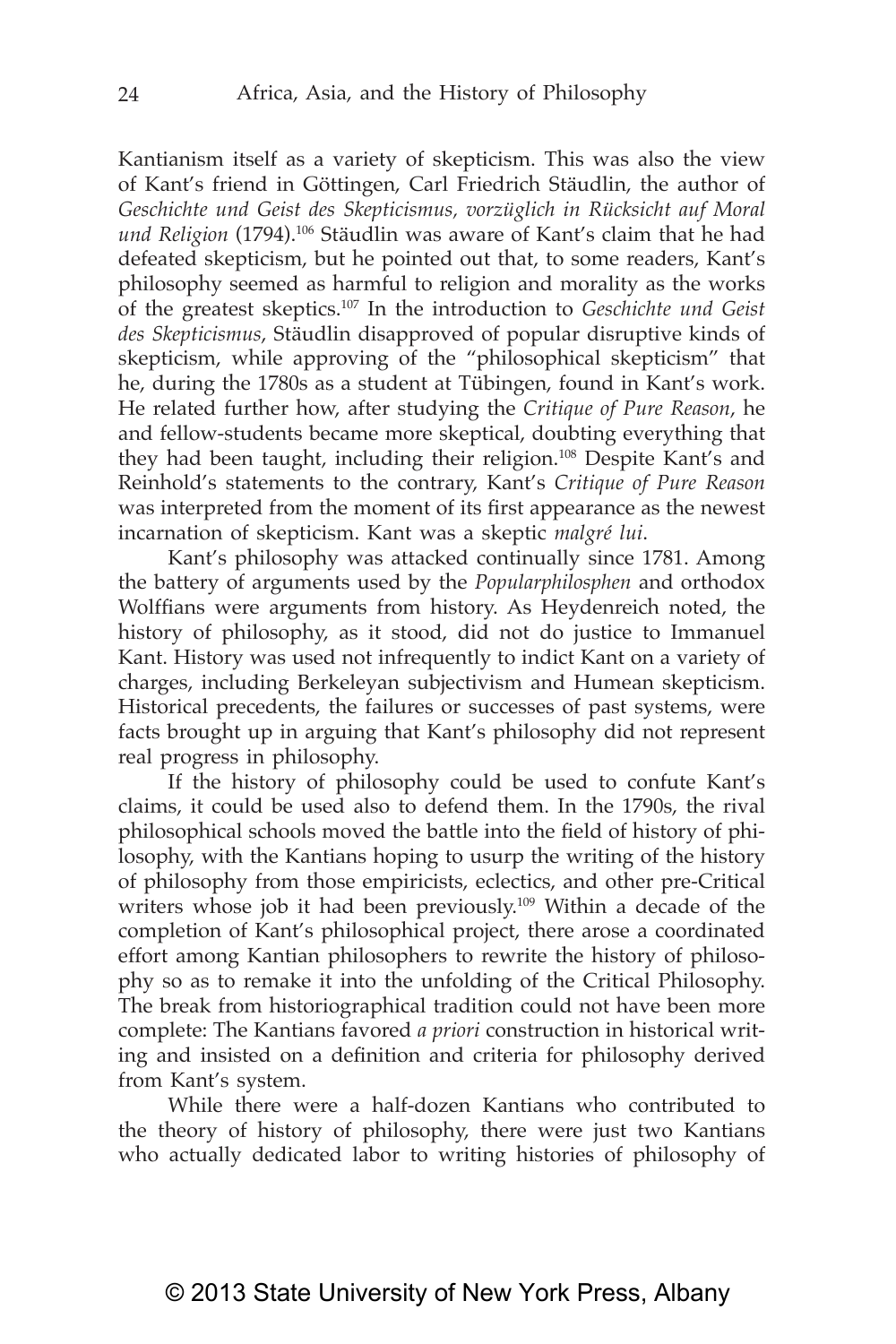any length: Buhle and Tennemann. Buhle authored an eight-volume *Lehrbuch der Geschichte der Philosophie* (1796–1804) and a separate sixvolume work, *Geschichte der neuern Philosophie seit der Epoche der Wiederherstellung der Wissenschaften* (1800–1804).110 Tennemann, a professor of philosophy at Jena and later at Marburg, produced the lengthiest history of philosophy written in the Kantian mode: the elevenvolume, unfinished *Geschichte der Philosophie* (1798–1819).111 He also published a single-volume history, *Grundriss der Geschichte der Philosophie* (1812; later editions of 1816, 1820, 1825, and 1829).<sup>112</sup> Given the scale of Tennemann's project and the reforms he hoped to institute, *Geschichte der Philosophie* was positioned to displace Brucker's *Historia critica philosophiae* as the standard work of history of philosophy.113

In the introduction to his *Geschichte der Philosophie*, Tennemann detailed the flaws of previous histories of philosophy. They were mainly collections of reports on the lives and opinions of philosophers. They made incomplete use of sources or used inappropriate sources. They were poorly organized and lacked an overall plan.<sup>114</sup> Like the other Kantians, he charged that previous histories of philosophy were simply copied out of earlier works "without critique, taste, discriminations" and "without philosophical spirit."<sup>115</sup> They perpetuated "a mass of historical errors" and the prejudices of the Church Fathers, who unfortunately relied on revelation and were biased in favor of the Jews. Subsequent historians of philosophy, the majority of them theologians, introduced the dubious notion of "antediluvian philosophy" and theological polemics into the history of philosophy.116 In brief, Tennemann regarded most previous histories of philosophy as unphilosophical compilations and chronicles.<sup>117</sup>

Tennemann was able to concede that Brucker's work was a great achievement, but he made the qualification that its greatness lies in the scale of the compilation and not in any transformation of the way in which sources were studied. In Tennemann's view, Brucker, too, is guilty of giving greater description to the lives than to the systems of the philosophers, and even where he gives greater description to the latter, the result is fragmentary. In addition to these weaknesses, there are "many investigations that do not belong in there." As sharp as he was, Brucker could have possessed more "philosophical spirit"; his concept of philosophy was "too vacillating and indeterminate"; and he did not proceed from "a fixed point of view and plan."<sup>118</sup> Yet, despite these many flaws, Tennemann fully acknowledged that Brucker deserved praise for "the first complete work on the history" of philosophy.119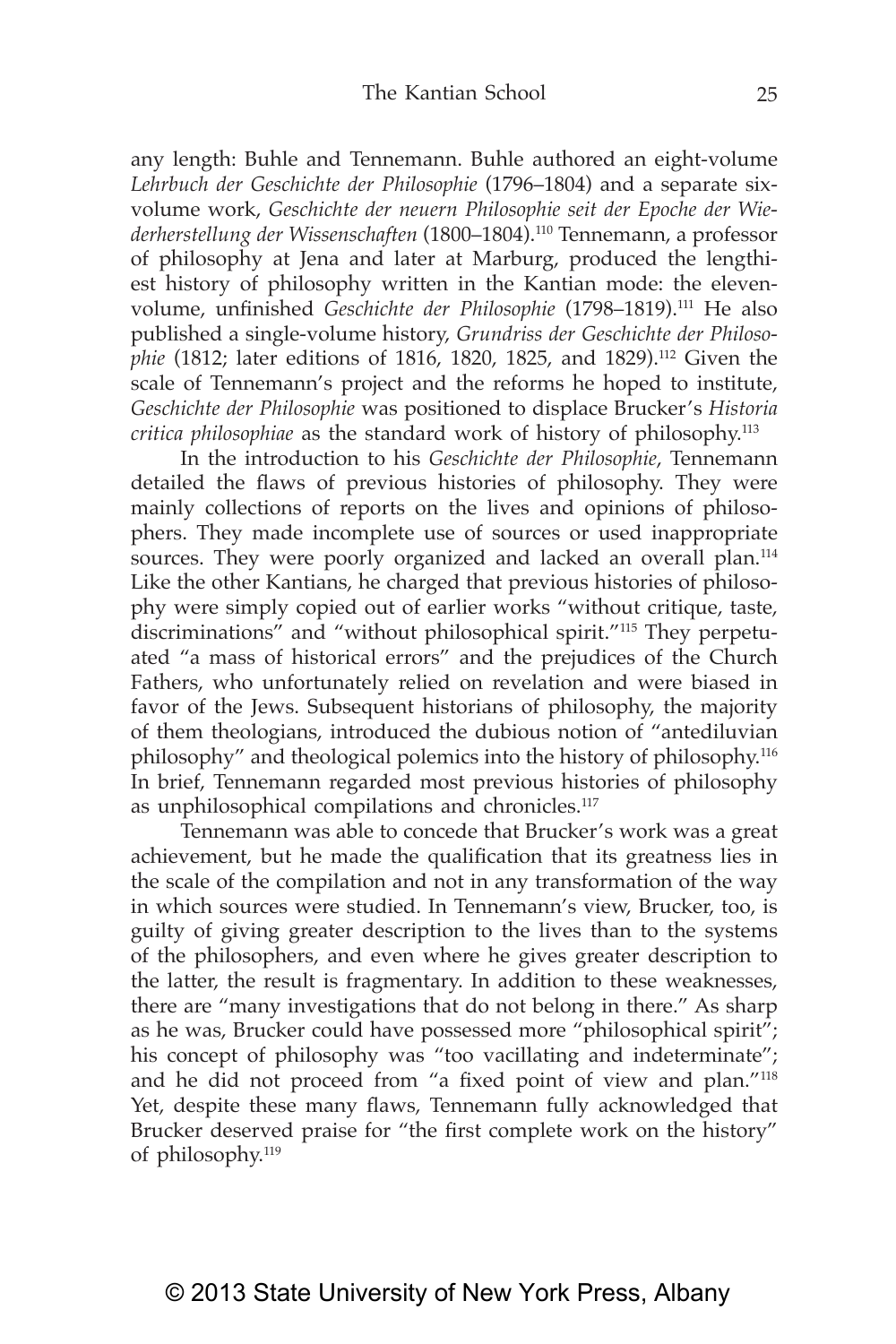Tennemann recognized that the history of philosophy shared certain characteristics with other genres of history, but he still held that it was an autonomous genre separate from the history of nations, scholarship, and other sciences. In agreement with Reinhold and Goess, Tennemann cautioned against mistaking the history of the literature of philosophy for the history of philosophy itself.120 In his *Grundriss der Geschichte der Philosophie* (1816 edition), Tennemann differentiated between, on the one hand, the history of philosophy and, on the other, the history of mankind, intellectual history, history of the sciences, biography, literary history, analysis of works, and compilations of opinions. He assigned to these latter the status of "either background knowledge or materials useful to the history of philosophy."121 No less importantly, the history of philosophy should not be a mere exposition of philosophical systems with the historical dimension omitted.<sup>122</sup>

Regarding kinds of sources, Tennemann permitted philosophers' own writings, other literary works by them, reports and investigations of observers, and other historical data.123 "Philosophemes" (*Philosopheme*) should in any case be taken only from the writings of the philosophers. Their extra-philosophical writings should be treated as supplementary sources.<sup>124</sup> Since all the information from such a fund of sources cannot be incorporated into a history, it was important to decide what should be included. Tennemann presented some rules: That which has "a relation to and influence on the formation of this science [philosophy]" may be included. That which "disrupts the coherency and overview of the history" should not be included.125 Detailed biographies of philosophers should not be included as these would "injure the unity of the history" and inappropriately connect the actual object of inquiry, philosophy, to the personal histories of the philosophers. Details of the life of a philosopher may still be woven into the history of philosophy, but only if doing so enhances the coherency of philosophy's development.126

As a philosopher practicing history of philosophy, Tennemann had no use for the fanatical precepts put forward by Reinhold and Grohmann. In the introduction to his *Geschichte der Philosophie*, Tennemann works methodically toward a definition for the "history of the discipline of philosophy":

History in the broad sense is the recounting of past events. History in a narrower sense is the recounting of a succession of events that composes a whole. A mere chronology does not compose this whole. These events must stand in mutual relation to each other as changes, effects, or causes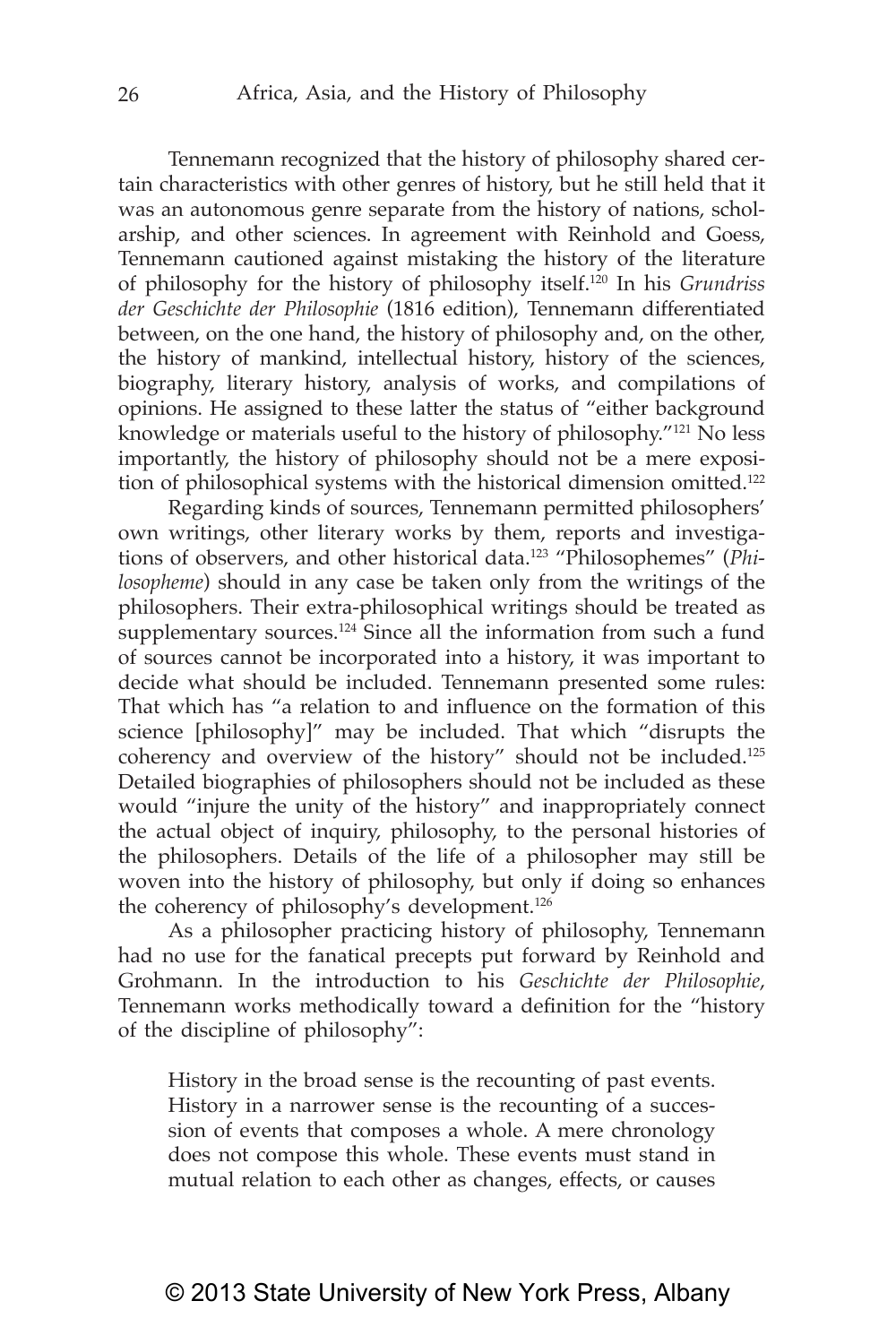with respect to an object; or their mutual relation must consist in their being directed toward a purpose.127

The history of a people, the biography of an individual, and the history of philosophy itself were given as examples of history in the narrower sense. *Contra* Grohmann, Tennemann held that chronology is essential to every kind of history, including the history of philosophy. He would observe chronology as "the first law of history."<sup>128</sup> *Contra* Reinhold, who had argued that the history of philosophy had nothing to do with events in time and space, Tennemann held a heterodox position. He stated that events in the history of philosophy related both internally to human consciousness and externally to the world. "The development of reason occurs through external stimulation and thus depends on external causes" that advance, impede, or hold it in place.129 "The efforts of reason are inner events of the mind." "There is thus an internal and external connection among events in time. Events have their external causes and results, and they have their internal grounds in the organization and laws of human consciousness."130 Lastly, these events have a relation to reason's purpose.<sup>131</sup> Unlike simple annals and chronicles, history as conceived by Tennemann can claim to present events "according to their real interrelation in time" as causes and effects.132 "This concrete relation among events is the foundation of all history, the condition of fidelity and truth, without which history would no longer be history."<sup>133</sup>

"Science," as defined by Tennemann, is a "system of knowledge."<sup>134</sup> "[R]eason is the only source of all science; for every science is an architectonically rendered structure for which reason draws up the idea and guides the completion."135 The "idea of science" is a "necessary expression of reason," subsisting through all the changes of the science's history.<sup>136</sup> Tennemann thus reasoned that the idea of science is at the same time an *ideal* of science, but in this case, the events relating to that science, taken together, constitute a history whose course runs from what is consummate in philosophy to what is defective. Since he considered such a course "unnatural," contradicting "every analogy of human nature," he recommended that one view the idea or ideal of the science as the "goal." As such, "all events . . . now appear not as changes of the science, but rather as exertions and activities of reason on behalf of science."137 Through such reasoning, Tennemann was able to arrive at a complete definition: "History of philosophy is exposition of the successive development of philosophy or exposition of the exertions of reason to realize the idea of the science from the final grounds and laws of nature and freedom."138 Even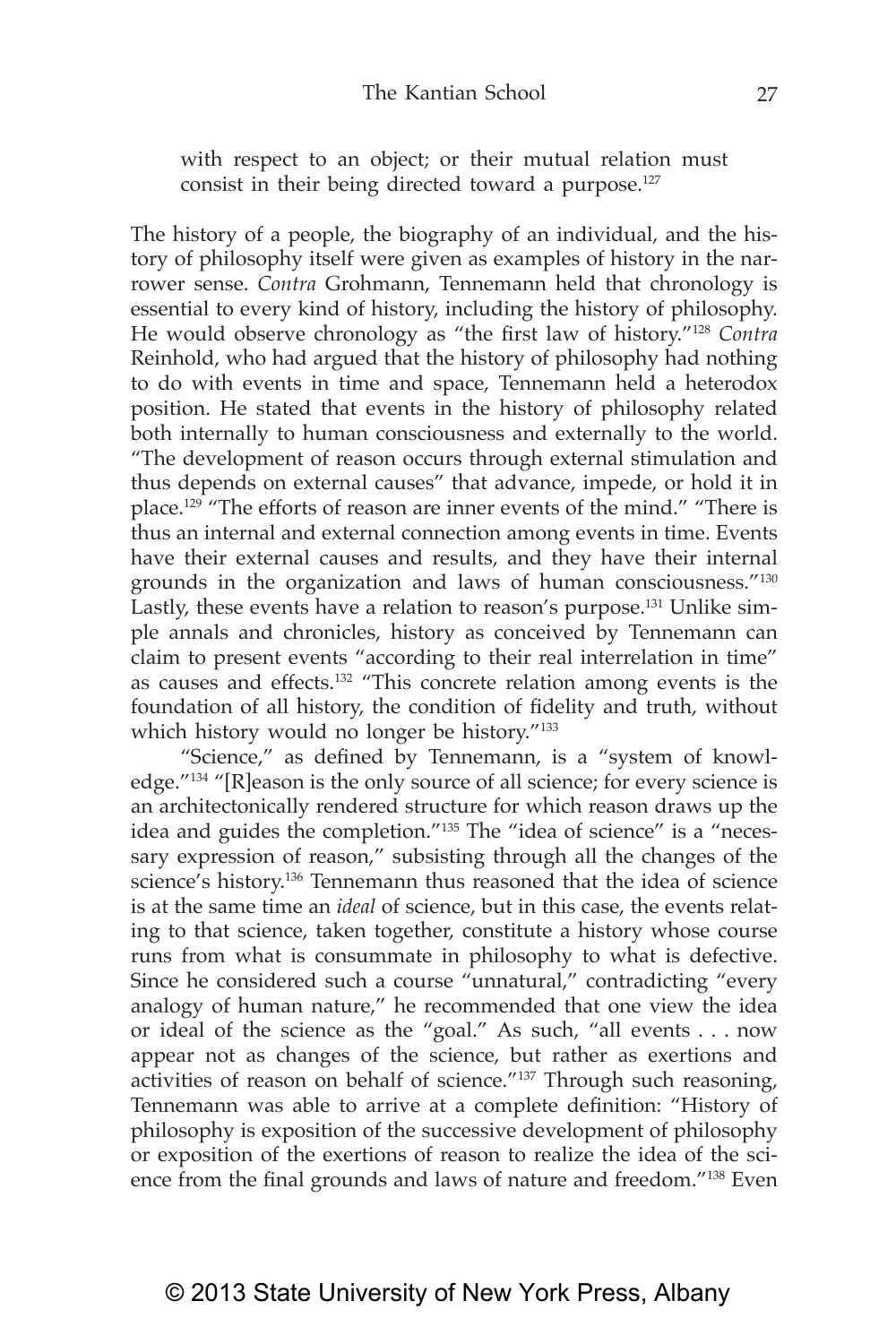before the turn of the nineteenth century, the first Kantian historians self-consciously set themselves on the path of teleology.

But not all students of philosophy were persuaded that a revolution had taken place in philosophy and that a corresponding revolution in historiography was necessary. Certainly, the opponents of Kantian philosophy remained unconvinced. One such opponent was Friedrich Nicolai (1733–1811), the literary critic and editor of *Briefe, die neueste Literatur betreffend*, his collaboration with Gotthold Ephraim Lessing and Moses Mendelssohn from 1759 to 1765. He edited the *Allgemeine deutsche Bibliothek* from 1765 to 1792. Near the end of his life, this pillar of the Berlin Enlightenment and member of that city's Academy of Sciences noted that esteemed German authors still did not agree on what belongs in the history of philosophy or how this history was to be organized and made practical.<sup>139</sup> He was well aware that Tennemann thought that the purpose of the history of philosophy was to cultivate the science of the final grounds and laws of nature and freedom and their interrelation.<sup>140</sup> He related that Reinhold, as early as 1781, wanted to remove all references to "opinions" from the history of philosophy. For Nicolai, these were enough clues to indicate that Tennemann and Reinhold believed that this "science of the final grounds of nature and freedom" was already discovered; that the project of philosophy was completed through Kant's critique of theoretical and practical reason and Reinhold's theory of the faculty of representation. Or in any case, this was the tone of many followers of Kant.141 Nicolai continued,

They believed that philosophical science has been fully discovered and secured; that knowledge has reached its conclusion with Kant and Fichte; and that it has fulfilled what philosophers had sought since millennia. Thus, Goess, Buhle, Grohmann, and Reinhold all at the same time viewed philosophical history from the perspective that all philosophers of ancient and modern times should be represented, and be accepted or rejected, according to how much they had in common with the *Critique of Pure Reason*. 142

Buhle came in for harsher criticism. What made both of his works "completely useless," in Nicolai's judgment, was "his slavish adherence to the Kantian system, by which he subordinates to this system the whole history of philosophy and wants to discover almost everywhere traces of Kantian ideas . . . he judges many objects all too one-sidedly; indeed, sometimes distorts the true perspective of